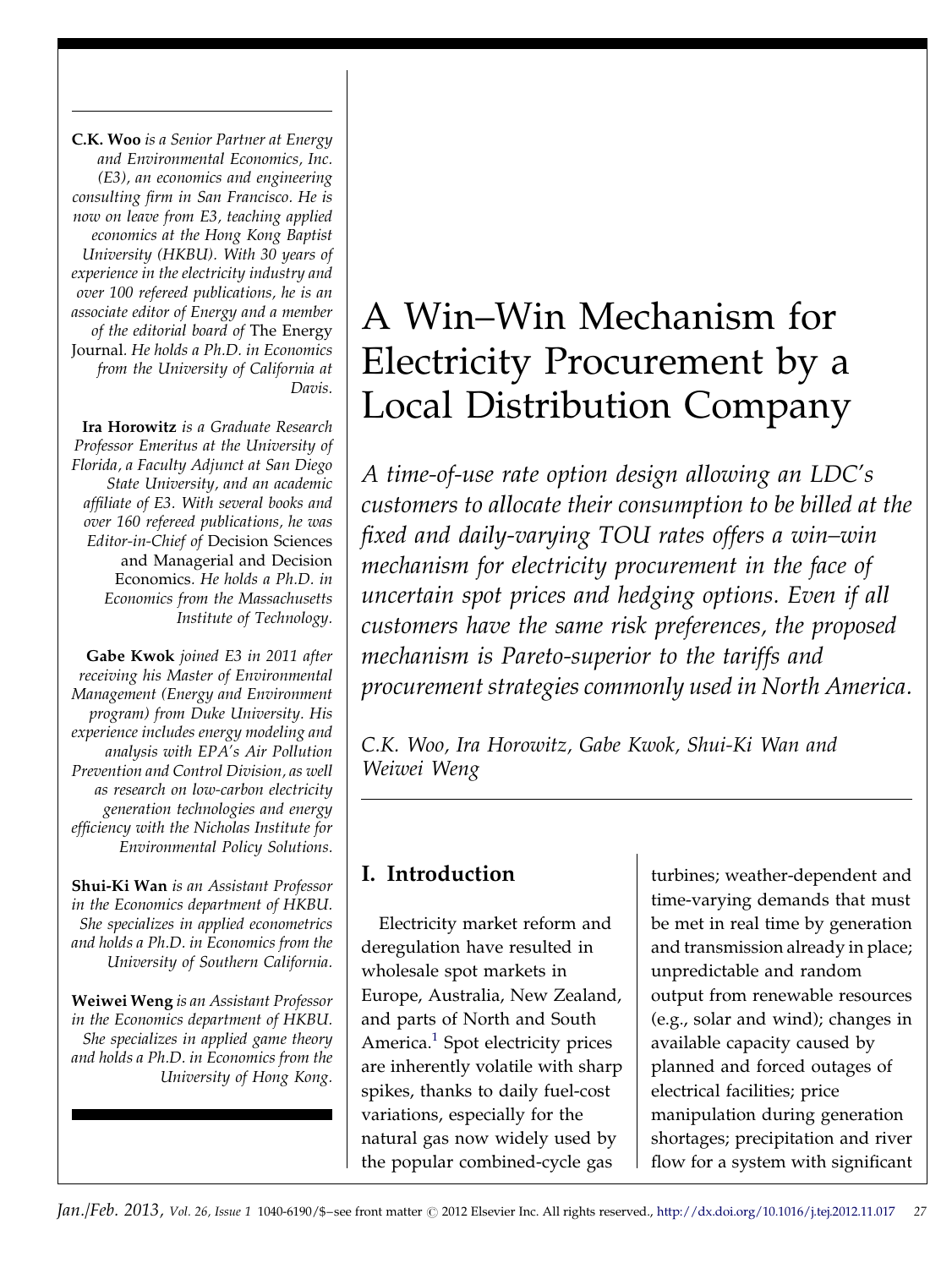hydro resources; carbon-price variations that affect thermal generation using fossil fuels; transmission constraints that cause transmission congestion and generation redispatch; and lumpy capacity additions that can only occur with long lead times.<sup>[2](#page--1-0)</sup>

 $A$  regulated local<br> $A$  distribution company (LDC) procures electricity from the wholesale market for resale to meet the demands of its retail customers.[3](#page--1-0) From a supply perspective, the LDC can mitigate its procurement cost risk by buying forward contracts, tolling agreements, and capacity options.[4](#page--1-0) From a demand perspective, $5$  the LDC can (1) offer reliability-differentiated tariffs that allow it to curtail sales when wholesale spot-market prices are high, $6$  and (2) implement realtime pricing that passes on the wholesale spot prices to its retail customers.[7](#page--1-0)

To manage its portfolio of supply resources and retail sales, LDC management considers the tradeoffs between the procurement cost expectation and its variance.<sup>8</sup> The optimal portfolio choice that drives the LDC's procurement plan, however, requires an assumption as to management's risk preferences,<sup>9</sup> which may be open to debate and challenge.

Even though the LDC may have been diligent in its procurement and risk management, it can still face the asymmetric risk of ex post prudence review by a

regulator.[10](#page--1-0) Under cost-ofservice regulation, the LDC can at best recover its procurement spending.<sup>[11](#page--1-0)</sup> If the LDC's hedging results in a large ex post loss, the regulator may disallow its recovery, thus harming the LDC's earnings. To minimize the risk of ex post cost disallowance, LDC management may decide not to hedge. Such a strategy, however, can backfire.

> Under cost-of-service regulation, the LDC can at best recover its procurement spending.

In a rapid price escalation environment, a regulatory lag may cause the spot-market purchase cost paid by the LDC to far exceed the bill payments made by its customers, translating into a large loan from the LDC to those customers. If disallowed by the regulator, the unpaid loan can bankrupt the LDC. $^{12}$  $^{12}$  $^{12}$  In response to the spot- price volatility and spikes, the regulator (e.g., the California Public Utilities Commission) may require forward contracting by the LDC for the bulk (i.e., 95 percent) of its retail sales.<sup>13</sup> While the regulatory requirement may be justified by the presumption of customer

preferences for known and stable rates, it is economically inefficient if some customers do not desire fixed prices for the bulk of their consumption.

T his article presents an<br>electricity procurement electricity procurement mechanism developed by a California-based contractresearch firm that focuses on energy-related issues, for its local distribution company (LDC) clients. The mechanism integrates and extends studies done for LDCs in California, the Pacific Northwest, Florida, Missouri, British Columbia, and Israel in connection to electricity-rate options, electricity portfolio management, and procurementcost recovery. It shows that even if an LDC's customers have identical risk preferences, the LDC can implement a win–win mechanism for electricity procurement in the face of uncertain spot prices and hedging options. Enabled by smart meters that record hourly consumption by each customer as part of the smart electricity grid initiative,<sup>14</sup> the mechanism integrates Paretosuperior time-of-use (TOU) rate  $options<sup>15</sup>$  into electricity portfolio management. $16$  Since the mechanism induces the customers to reveal their preferences for fixed vs. dailyvarying TOU rates, it helps determine the LDC's customerdriven procurement plan. Since the LDC's procurement plan is driven by customers' selfrevealed preferences, it preempts the need and reason for ex post prudence review by a regulator.